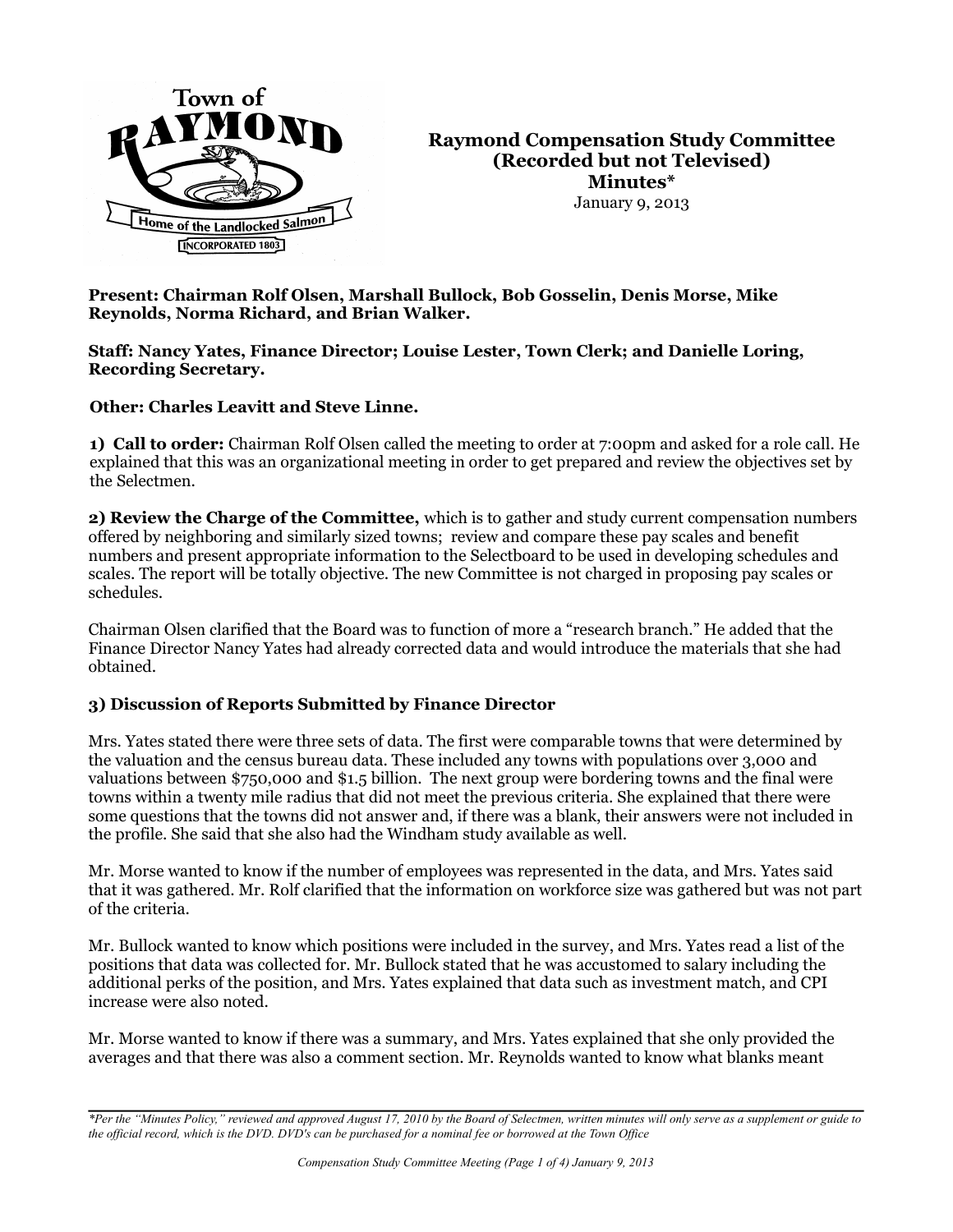again and Mrs. Yates stated that there were where answers were omitted or for answers that could not be quantified.

Mr. Gosselin wanted to know if the answers were only based on full time or part time employees or did they signify. Mrs. Yates explained that only the salary was included but there some benefits that were not available to part time employees.

Mr. Morse wanted to know when the last time something like this had been done, and Mrs. Yates stated that it had been a while. He then wanted to know if the school was included, and Mrs. Yates responded that it was only municipalities, but the data could be expanded to include them. Mr. Morse felt that it should be included and Mrs. Yates was concerned with evaluating position to position. Mr. Olsen you suggested evaluating only executive positions. Mr. Morse felt that it was important data in terms of insurance, benefits and compensation.

Chairman Olsen wanted to know how the term part time was defined because the law was considering 30 hours to be part time.

Mr. Walker was interested who did not respond to the survey, because he did not see towns that he felt should be included, more specifically Harpswell and Mrs. Yates said that she had sent the survey to Harpswell, but they did not respond.

Mr. Reynolds wanted to know if the average was based on the number of respondents or responses in the column, and Mrs. Yates explained that it was based on the number of responses. Mr. Reynolds clarified that when there were zeroes given as an answer, it would bring the average down and she agreed.

Mr. Morse wanted to know how they were going to tell the difference between part time, full time and per Diem figures. Chairman Olsen said that the members should use the data to generate questions for the next meeting, forward them to him for him to send to Mrs. Yates. Mr. Morse stated that he was only asking because some employees that were not getting benefits got paid more per hour. Mr. Walker said that they should keep in mind that they were not going to get an apples-to-apples comparison.

Chairman Olsen stated that there should be some comparison to the private sector but it was often hard to make the comparison.

Mr. Reynolds pointed out a couple anomalies such as Jay which has a \$900,000+ valuation but the per capita is much higher, around 200,000, and was concerned with including them as well as Lewiston. He wondered if they should disqualify them. Chairman Olsen stated that he was not in favor of throwing any data out to begin with because he saw value in it all. He said that they were going to have to determine ranges as their study progressed and they would need to figure out how to address that as they continued.

Mr. Reynolds wanted to know if Mrs. Yates felt that the answers were only for the municipal side of the budget and she felt pretty confident. Mr. Reynolds asked because some of the towns were reporting high numbers for full time employees.

Mr. Morse wanted clarification of their directive, and Chairman Olsen stated that they were only preparing comparison documents so that they could guide where they wanted to be in the future in terms of budgeting.

Mr. Reynolds wanted to know how the questions were worded, more specifically he wanted to know if they gave the figures for every person doing a position or the average, and Mrs. Yates responded that they respondents were given categories and they probably gave an average. Mr. Morse added that there was also the issue that some town had positions that were not being listed though Raymond had them combined,

*<sup>\*</sup>Per the "Minutes Policy," reviewed and approved August 17, 2010 by the Board of Selectmen, written minutes will only serve as a supplement or guide to the official record, which is the DVD. DVD's can be purchased for a nominal fee or borrowed at the Town Office*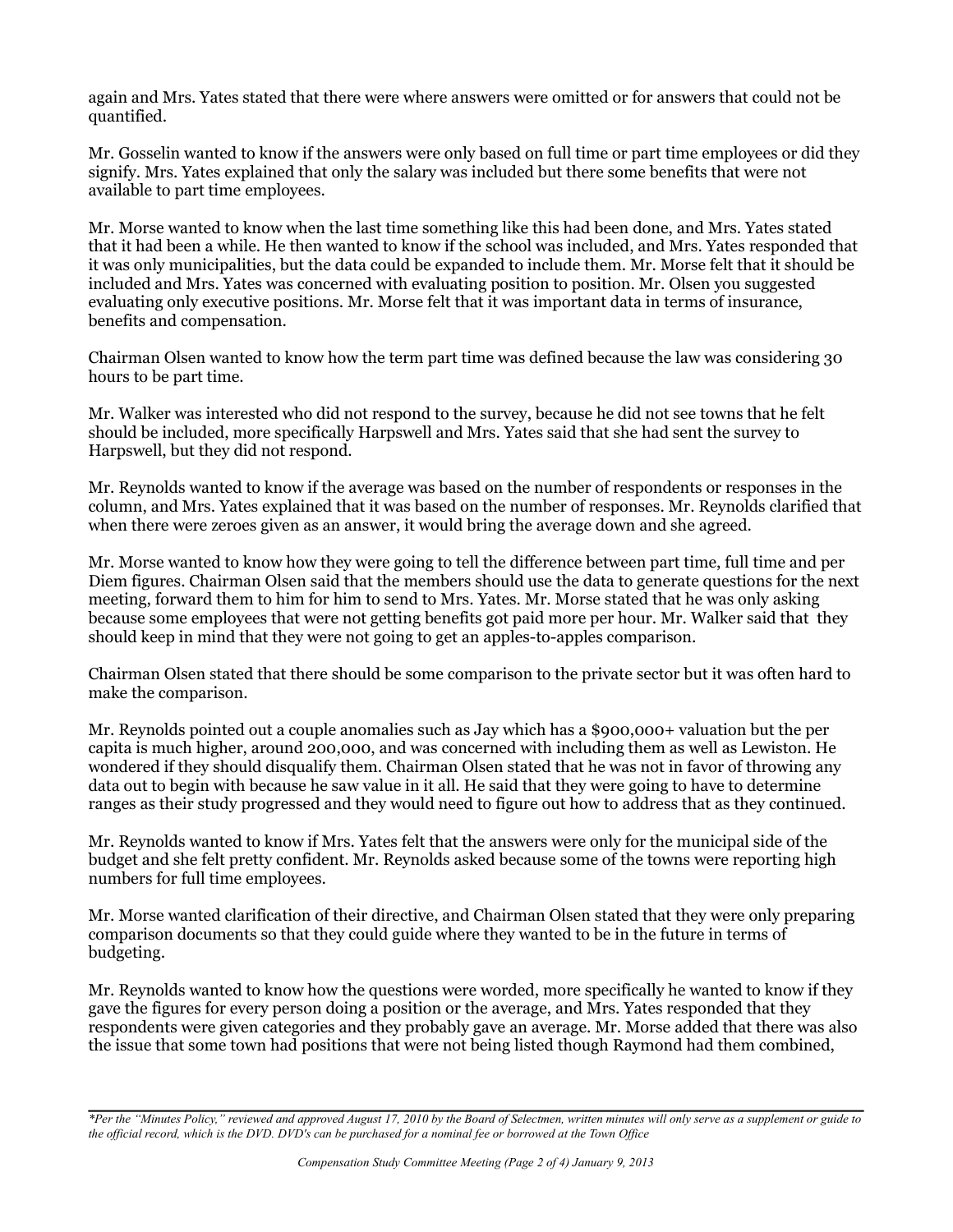such as EMS chief.

Steve Linne, 66 Musson Road, called a Point of Order because the meeting was not being broadcast. It was brought to his attention that the agenda stated that the meeting would not be broadcast. Chairman Olsen stated that future meetings would be broadcast live.

Chairman Olsen instructed the committee members to get together questions within the next ten days for staff for additional information that they wanted to see.

Mr. Morse wanted to see benefits, such as vacation time. Mr. Bullock agreed and wanted to see the steps for vacation time earned and the use of a vehicle.

Mr. Walker wanted to know what the scheduling was in regards to this years budget cycle. Chairman Olsen did not think, from a practical stand point, that they would have time to effect this year's budget. Mr. Gosselin felt that department heads were already pulling together their budgets and the committee would be too late. Chairman Olsen felt that if they were to hand over any data it more than likely would be the present survey they were evaluating and that they would have the same questions that this Board was facing. Mr. Walker felt that they could have the department heads submit their budgets and then have them adjusted based on the results. Chairman Olsen was concerned with rushing the committee.

Mr. Bullock wanted to know if the numbers were salary exempt, meaning that there was no overtime for these positions. Mr. Reynolds pointed out that each salary was based on a number of hours and Mr. Bullock took that to only represent base salary. His reasoning was because the Raymond Public Works had to budget 125 hours of overtime, but they were not sure who was earning it.

Mr. Bullock then wanted to know if there was anyone in the higher salary range that was not being considered, and Mrs. Yates replied that there was not. His reasoning was because of the GIS contractor, and he wanted to know if there were other contractors that should be included and Mrs. Lester suggested the trash collectors.

Mr. Morse wanted to know how much the insurance plans were paying a month versus just the percentage that was covered, because the plans that the employers were selecting would vary. Mr. Bullock felt that MMA would have that data. Mr. Reynolds felt that there were many variables to consider including those employees who were compensated for not taking insurance.

Ms. Richard wanted to know if the job descriptions, benefits,and number of hours worked were all in the report. Chairman Olsen explained that the budget report would have some of the information, but Mrs. Yates stated that she could collect more information.

Mr. Walker reiterated that the committee should be using this data to create a projection, not guard rails for the benefits that were being given. Mr. Morse agreed but felt that it was important to know what they were comparing.

Mr. Reynolds commented that Mr. Bullock had brought up a good point when cars were mentioned but also felt that there may be other benefits that were not offered to Raymond employees.

Steve Linne, has been told that there are benefits to town employees regarding them using town facilities and equipment and that should be included as a benefit. He had heard that the Town manager had the town grader at his house for a month destumping his land and that should be a benefit. He continued that there were also rumors that his vehicle was getting oil changes at the town garage and it should be included as a benefit. Also, he was concerned that the town did not have a policy regarding the use of town facilities by employees.

*<sup>\*</sup>Per the "Minutes Policy," reviewed and approved August 17, 2010 by the Board of Selectmen, written minutes will only serve as a supplement or guide to the official record, which is the DVD. DVD's can be purchased for a nominal fee or borrowed at the Town Office*